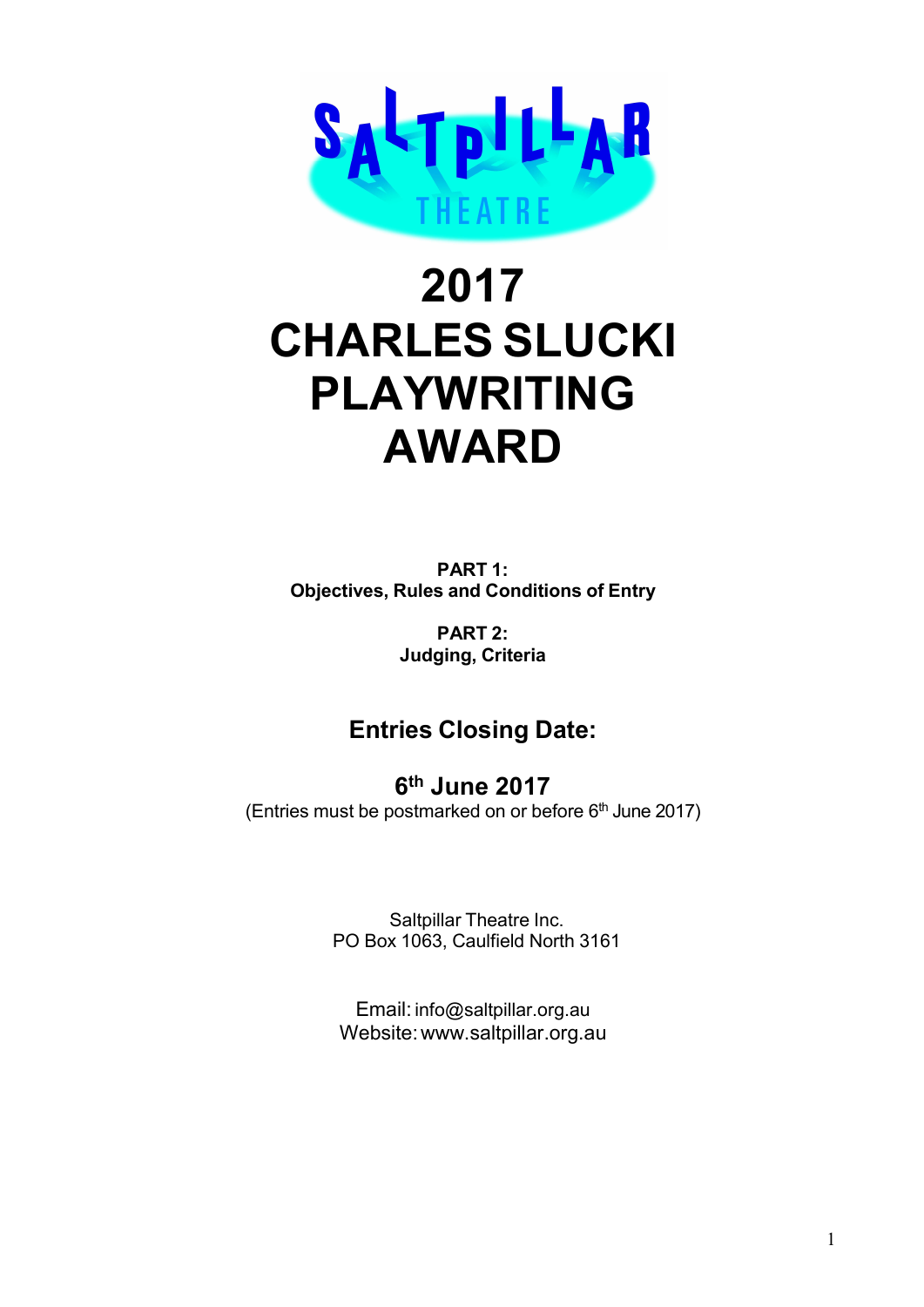### PART 1:

### **OBJECTIVES**

Saltpillar Theatre holds the Award to foster and encourage playwrights who will be judged on the quality of their written script, and on its suitability for staging in a small, community theatre. The intention of the Award is to encourage playwrights to present new works. The inclusion or exclusion of an entry from the shortlist, or indeed the prize, is not necessarily a statement as to how the panel rates the play, but merely an assessment of how completely and successfully the Award criteria are met. This Award assists with the furtherance of Saltpillar's purposes of fostering performing arts talent within the Jewish community and for the benefit of the Jewish and broader communities by showcasing elements of Jewish arts, traditions and culture.

These scripts will be judged anonymously by an adjudication panel according to the criteria detailed below.

### AWARD

The \$2,000 prize money will be awarded to the writer of the best script as determined by the judging panel. The Award is a game of skill, and chance plays no part in determining the winners. The winner will be notified directly by email and will be announced in the Australian Jewish News and on the Saltpillar website and Facebook page.

### RULES AND CONDITIONS OF ENTRY

## PLEASE READ THESE RULES CAREFULLY AS ENTRY FEES ARE NON-REFUNDABLE.

NB: Failure to comply with any of these rules will mean disqualification from the Award. Receipt of script will be acknowledged.

- 1) Scripts:
	- a) Must be new, original and completed works of the playwright and not previously commercially published. Saltpillar reserves the right in its sole discretion to verify the validity of any entry and to disqualify any individual who Saltpillar has reason to believe has breached any of these conditions, or engaged in any unlawful or other improper misconduct calculated to jeopardise the fair and proper conduct of the promotion. Saltpillar's legal rights to recover damages or other compensation from such an offender are reserved.
	- b) Must not have the author's name appear anywhere on the manuscripts. The scripts are adjudicated anonymously.
	- c) May be work-shopped prior to entry, but may **not** have a public performance or play reading for a paying audience (including donations).
	- d) Once entered, must not be work-shopped or performed before the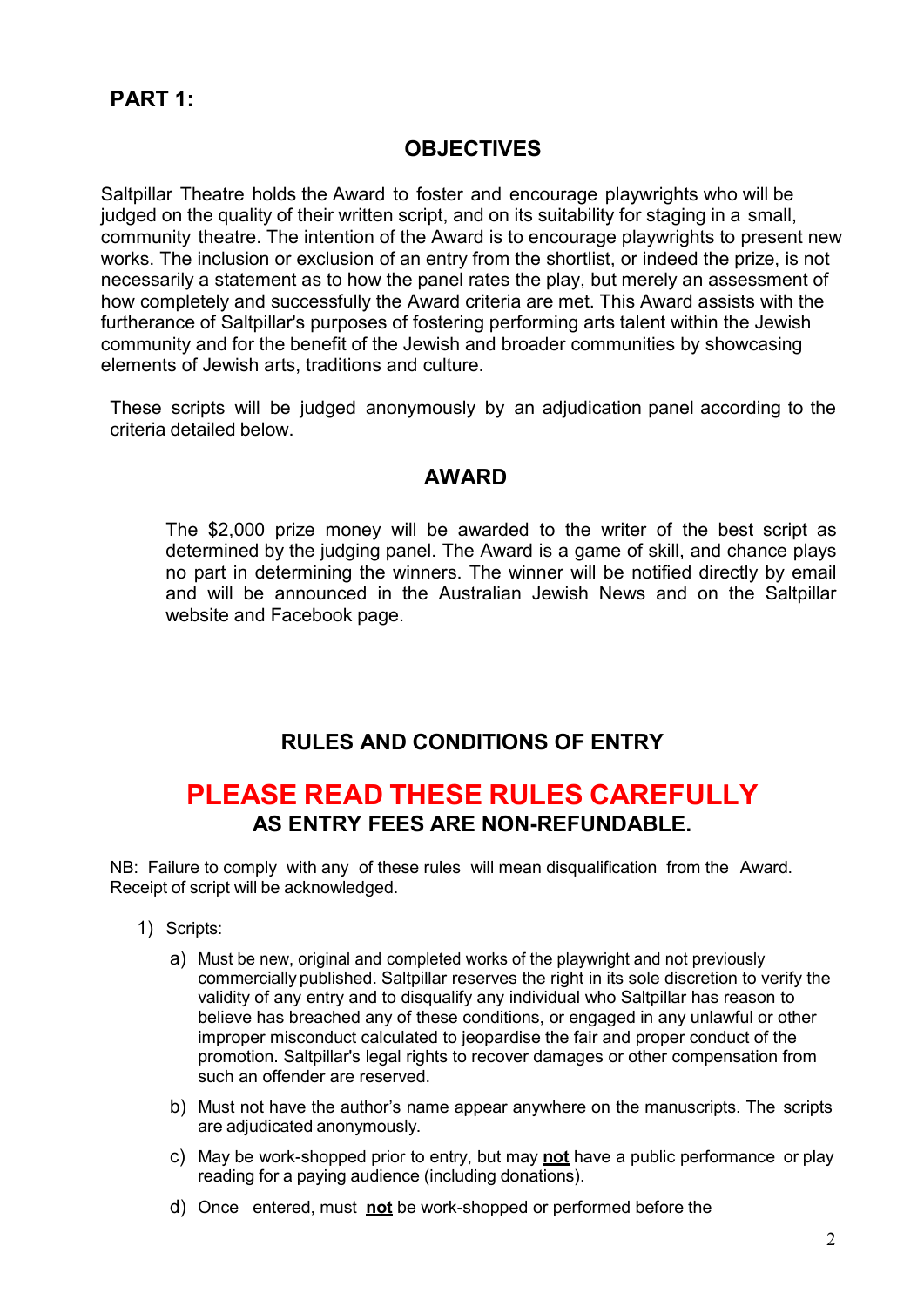announcement of the winner, completion of the Award and Saltpillar Theatre has decided whether or not to exercise its option in rule 9a below. (Entrants will be notified by  $4^{th}$  July 2017 whether their play has been selected as a finalist, and therefore continuing to be subject to this rule) announcement of the winner, completion of the Award and Saltpillar Theatre has<br>decided whether or not to exercise its option in rule 9a below.<br>
(Entrants will be notified by  $4^{th}$  July 2017 whether their play has been sel

- e) Must cater for a performance time of approximately no less than 1 hour, 15 minutes and approximately no more than 2 hours - excluding interval (We suggest you read your script aloud, and time it.)
- f) Must be suitable for production on a community theatre stage of approximately 60 metres and depth of 6 metres, and fly tower, but no revolve.
- g) While there are no restrictions on style, it must be remembered that this is a stage production, not a film, TV or radio play.
- h) Will be returned (if entrant includes appropriately sized self-addressed envelope with adequate postage) or destroyed securely at the conclusion of the Award.
- 2) To assist circulation for adjudication, please supply:
	- a) **Three** copies of your script
	- b) Printed on **one side** of A4 paper
	- c) Each copy must **include a Synopsis**
	- d) Each copy must be **secured in a folder or binder**.

(Please ensure they will not fall apart – a paperclip or staple is not sufficient)

3) a) The judging panel's decision is final and no communication or correspondence will be entered into regarding any aspect of the judging panel's decision. Saltpillar reserves the right not to award a prize if, in its absolute discretion, no entry adequately addresses all the criteria of the Award or is not otherwise deemed suitable by the judging panel. Finalists will be notified on  $4<sup>th</sup>$  July 2017.

b) If insufficient entries are received to constitute a competition, Saltpillar Theatre will return entry fees in full and conduct a communication with the individual entrants to explore the possibility of Saltpillar Theatre reading the submitted work to assess interest in producing the work on stage. If the entrant is not agreeable to this, the work will be returned unread to the entrant in the stamped, addressed envelope supplied with the submission or securely destroyed, under rule 1h of the Award.

- 4) Only short-listed plays will receive adjudicators' comments and feedback.
- 5) Saltpillar Theatre will not accept any responsibility for scripts lost or received late.
- 6) The official Entry Form with name of play, writer's full address, a Synopsis, and AUD\$40 fee per entry must be included with the scripts (don't forget to include the Synopsis with each copy as well). **NOTE**: Australian residents only may pay by cheque, money order or credit card (Visa / MasterCard); international entries can only use  $c \, r \, e \, d \, i \, t \, c \, a \, r \, d$ , please contact the convener.
- 7) There is no limit on the number of entries, but each one must include:
	- a) An Entry Form (with synopsis attached). (Entry forms can be downloaded from the Saltpillar Theatre's website, www.saltpillar.org.au/charles-slucki-playwritingaward)
	- b) 3 bound copies of the script, each with synopsis.
	- c) Fee of \$A40.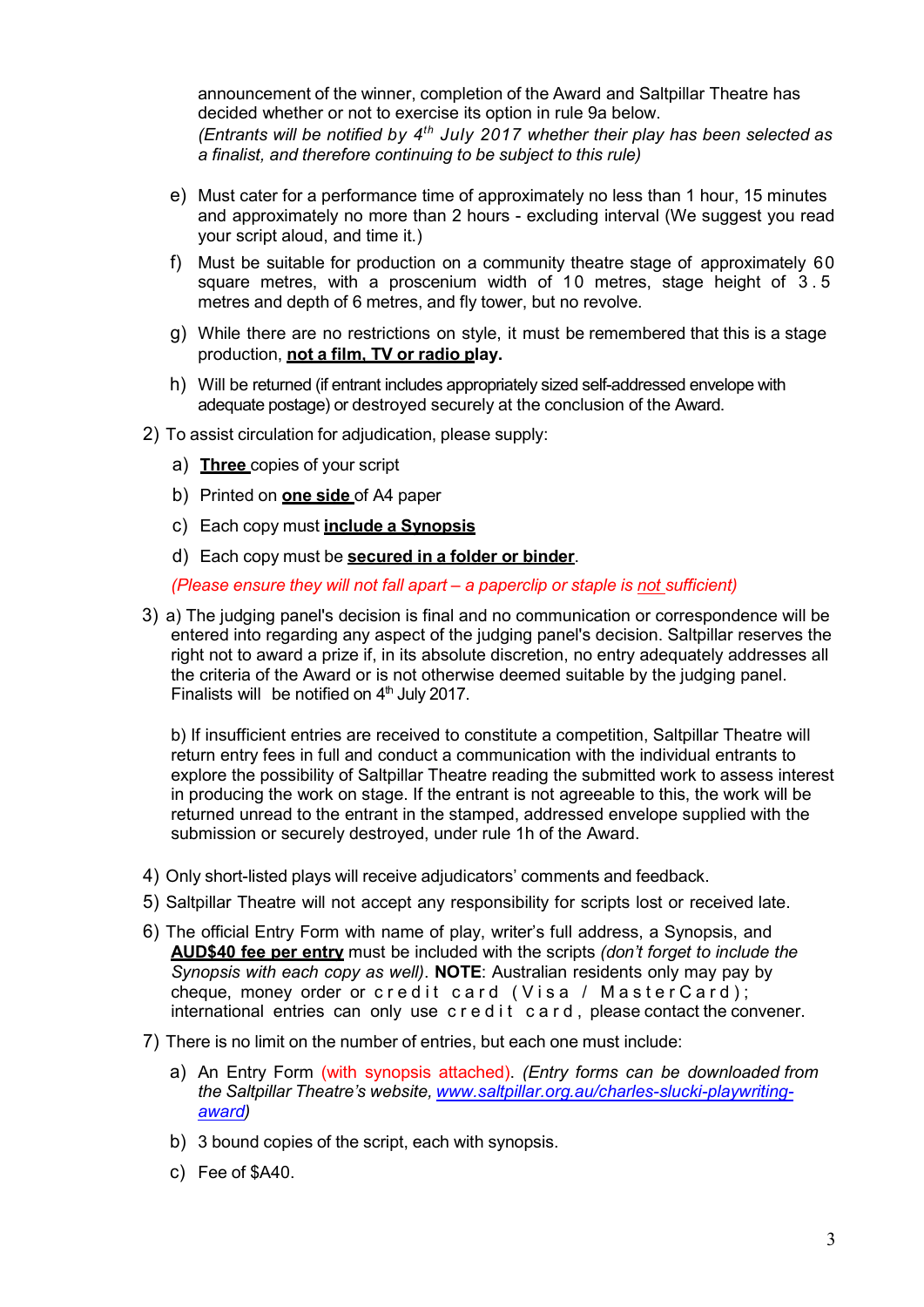- 8) Entries which are the work of more than one playwright may be entered for consideration for the Award, but winning co-authors will share the one prize.
- 9) By submitting an entry for the Award, the playwright hereby agrees that, in the event of his/her play being adjudged the winner of the Award, the executive of Saltpillar ("the executive");
	- a) will have the first option, if it so chooses, without having to make any payment to the playwright, of workshopping the winning play, and producing it for, and performing it at, a public play-reading or full scale production (and doing all things reasonably incidental thereto), both to take place at times and places and under conditions to be determined by the executive at its sole discretion; and
	- b) will have the right, without having to make any payment to the playwright, to publish and cause to be published images of the playwright and reasonable excerpts of the winning play (and doing all things reasonably incidental thereto).
- 10) After the judging has determined up to 3 finalists, and the adjudicator's comments have been sent to the playwrights, there is then an opportunity for the finalists to make changes to the scripts, based on these comments, should they so choose. The amended script must be received by Saltpillar Theatre within 2 weeks. No other alterations to the script will be allowed.
- 11) The finalists will be required to supply a **professional** headshot and personal biography for publicity purposes.
- 12) No person sitting as a member of the Saltpillar Theatre Inc ("Saltpillar Theatre") Executive for anytime of the duration of the Award shall be eligible to submit a work for consideration for the Award.
- 13) There will be no connection between any donor and a recipient of this Award. To that end, Saltpillar will not seek an individual to sponsor the Award. Either general raised funds or a corporate sponsor would be utilised.

# Closing date is 6<sup>th</sup> June 2017

(Entries must be postmarked no later than  $6<sup>th</sup>$  June 2017)

Please post entries to:

Saltpillar Theatre Inc Charles Slucki Playwriting Award 2017 PO Box 1063 CAULFIELD NORTH VIC 3161